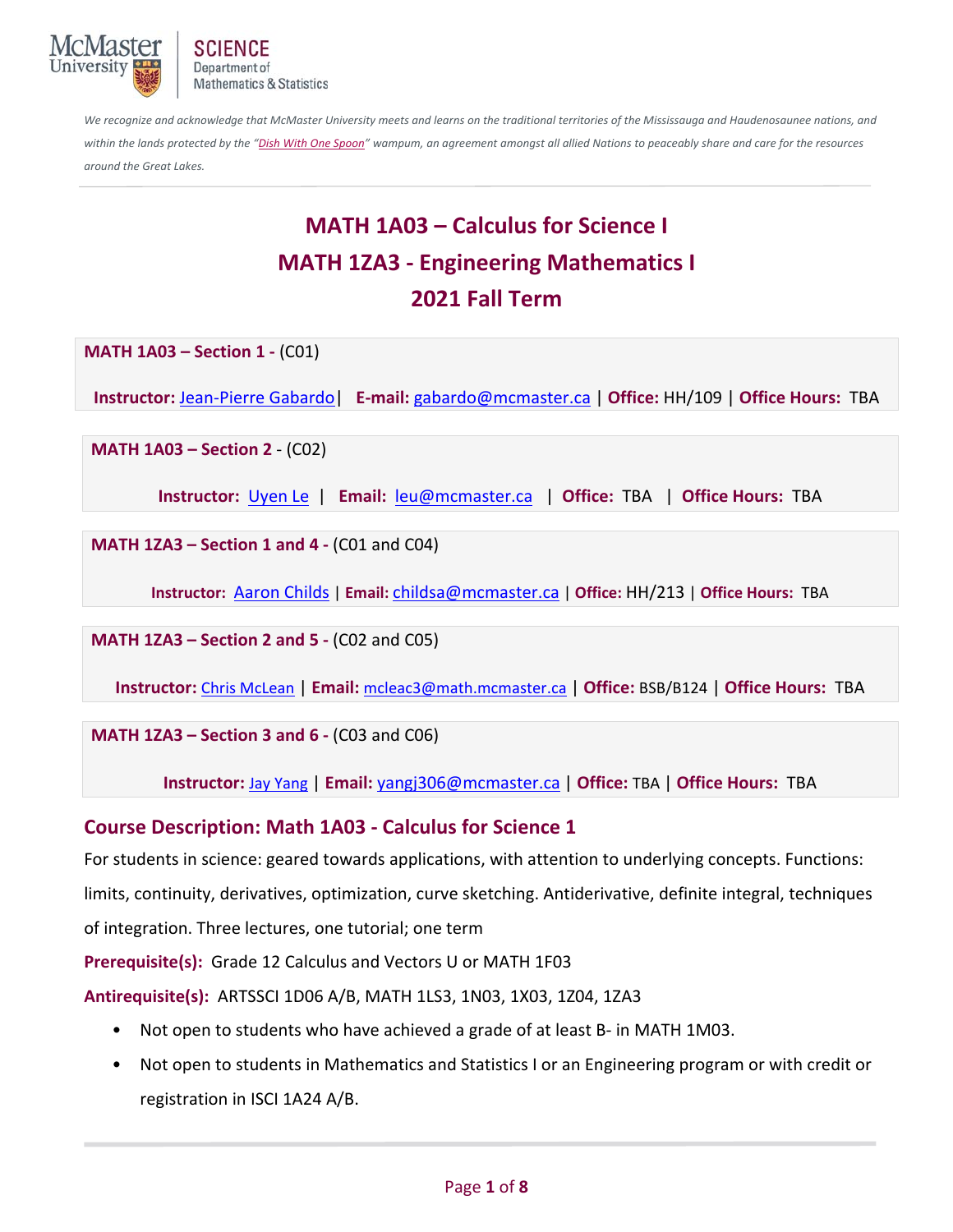## **Course Description: Math 1ZA3 – Engineering Mathematics 1**

Functions: limits, continuity, derivatives, optimization, curve sketching. Antiderivative, definite integral, techniques of integration, with applications. Three lectures, one tutorial, one lab; one term **Prerequisite(s):** Registration in a program in Engineering **Antirequisite(s):** ARTSSCI 1D06 A/B, MATH 1A03, 1LS3, 1N03, 1NN3, 1X03, 1Z04

• Not open to students with credit or registration in ISCI 1A24 A/B.

## **Course and Learning Objectives**

#### **Learning Objectives**

**1.Functions:** Recognize and algebraically manipulate trigonometric, hyperbolic and exponential functions and their inverses. **2.Limits & Continuity:** Know and understand the concept of limits and continuity. **3.Limit Computation:** Calculate limits both simple and of indeterminate form. **4.Definition of the Derivative:** Understand the definition of the derivative and its relation to tangent lines and slopes. **5.Differentiation:** Calculate the derivative of functions using differentiation rules. **6.Curve Sketching:** Use information from first and second derivatives to explore the behaviour of a given function and its graph **7. Derivative Applications:** Use differentiation in various elementary applications. **8.Definition of Integration:** Know and understand the definition of the definite integral and its relation to areas and net change. **9.Integration:** Know and understand techniques required to compute both indefinite and definite integrals. **10.Integration Applications:** Use integration techniques in various elementary applications.

## **Course Format**

The course will likely be a combination of pre‐recorded lectures that you will be expected to watch before class time and live sessions during class time. The live sessions will likely include examples that expand upon the recorded lectures as well as Q&A.

## **Course Website**

• Consult the course webpage on Childsmath for all announcements. Please check it regularly. **Class Times and Locations:** Check Mosaic

**Materials & Fees Required Materials/ Resources Textbook**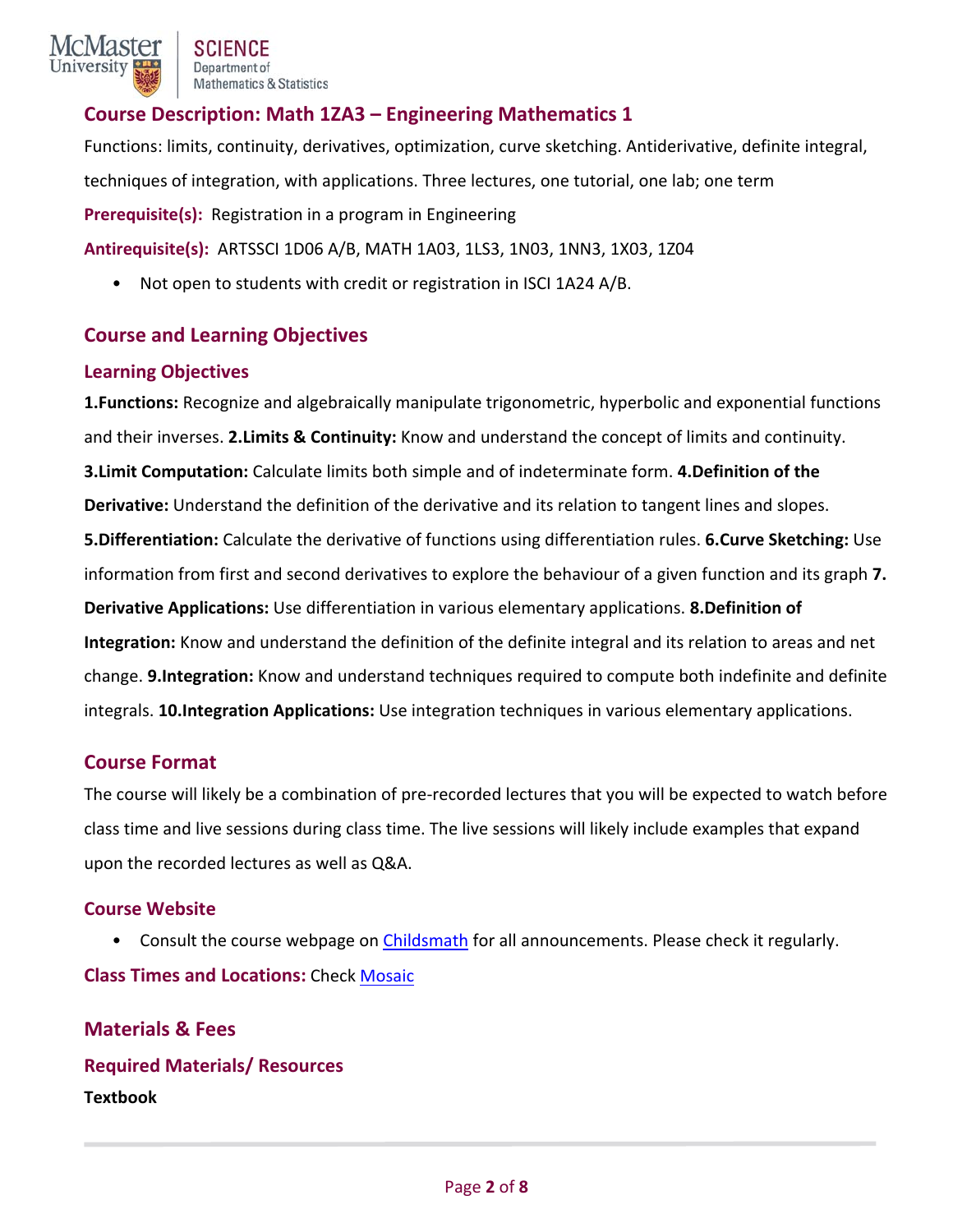- **Required:** *Calculus, Early Transcendentals, 9th Edition*, Stewart, Clegg, and Watson, Cengage. (Note: Older editions can be used, as long as you have access to the exercises in the 9th edition.)
- **Optional:** 
	- o Student Solutions Manual for Single Variable Calculus, Early Transcendentals

#### **Calculators**

• Only the McMaster standard calculators (the Casio fx 991 MS or fx 991 MS Plus) is allowed on the tests and exam. No other versions of the Casio fx‐991 are allowed.

# **Virtual Course Delivery**

## **To follow and participate in virtual classes it is expected that you have reliable access to the following:**

- A computer that meets performance requirements found here.
- An internet connection that is fast enough to stream video.
- Computer accessories that enable class participation, such as a microphone, speakers and webcam when needed.

If you think that you will not be able to meet these requirements, please contact uts@mcmaster.ca as soon as you can. Please visit the Technology Resources for Students page for detailed requirements. If you use assistive technology or believe that our platforms might be a barrier to participating, please contact Student Accessibility Services, sas@mcmaster.ca, for support.

## **Course Overview and Assessment**

## **Material Covered:**

- All sections covered in the suggested problems.
- **Major Topics:** Continuity and differentiability, with emphasis on theory (intermediate value theorem, mean value theorem), practice (how to differentiate) and applications (curve sketching, optimization), theory and techniques of integration, with emphasis on practice (how to integrate) and applications. Here are the learning objectives.
- **Approximate Schedule:** Review of Trigonometry, Inverse Functions and Logarithms (3 lectures), Continuity and Derivatives (8 lectures), Applications of Differentiation (10 lectures), Integrals (5 lectures), Applications of Integration (4 lectures), Techniques of Integration (6 lectures).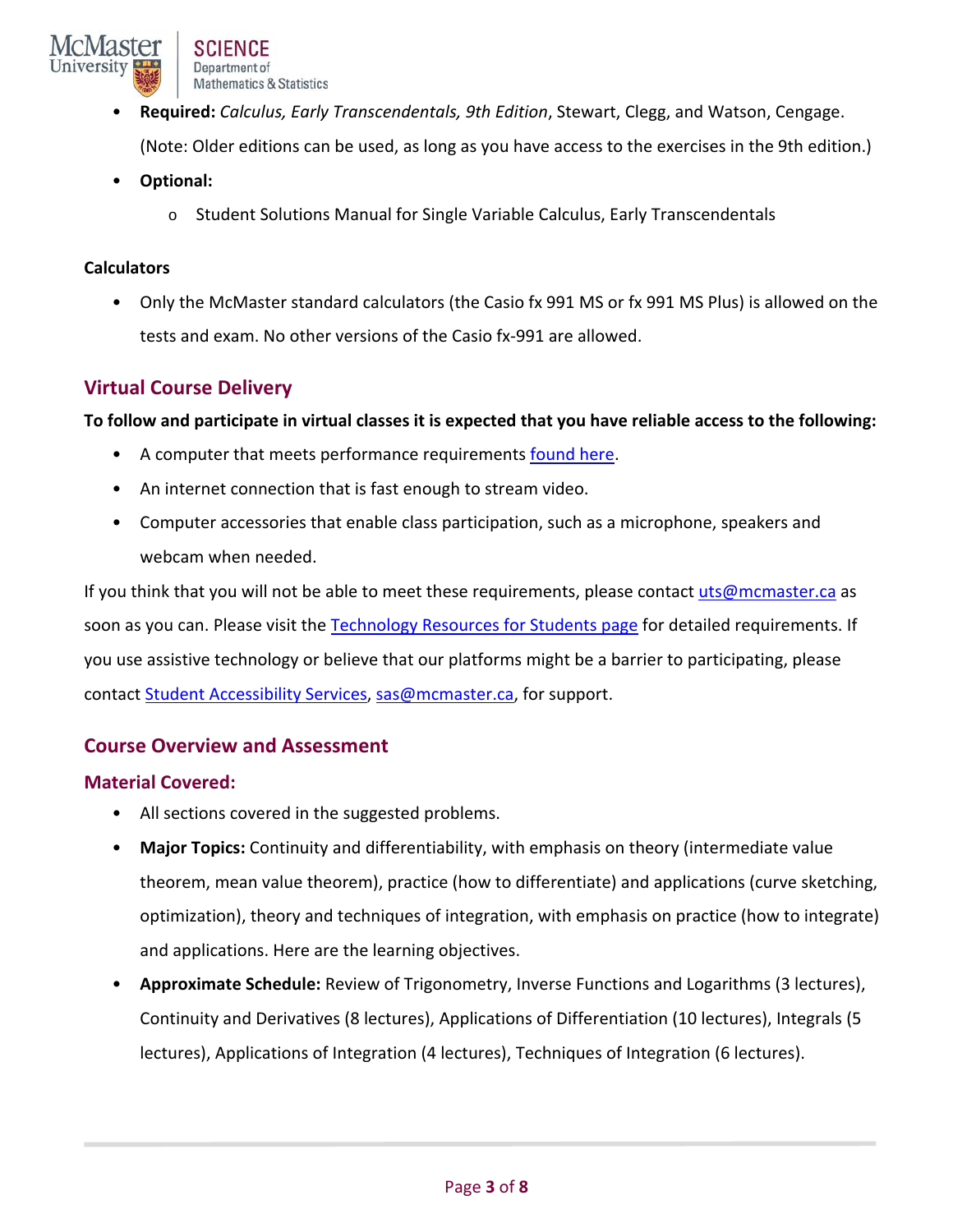

## **Assignment Information**

• There will be 10 online assignments. See the Important Dates for the due dates.

## **Test Information**

- Only the McMaster standard calculator Casio fx-991 MS or MS Plus is allowed on the tests and exam. No other versions of the Casio fx‐991 are allowed.
- Some sample tests and problem samplers are available under 'Content Groups' to the left.
- **Tentative Dates** (subject to change):
- **Test #1:** Evening of Tuesday October 19th
- **Test #2:** Evening of Tuesday November 16th
- Check the Announcements for room and time information, and for instructions on what to do if you have a conflict with the test time.

## **Course Evaluation**

| <b>Grade Component</b> | Weight       |
|------------------------|--------------|
| 10 Assignments         | - 1.5 % Each |
| 2 Tests                | - 20% Each   |
| Final Exam             | - 45%        |

- At the end of the course the grades may be adjusted, but this can only increase your grade and will be done uniformly. We will use the grade equivalence chart published in the Undergraduate Calendar to convert between percentages and letter grades.
- The instructor and university reserve the right to modify elements of the course during the term.
- The university may change the dates and deadlines for any or all courses in extreme circumstances. If either type of modification becomes necessary, reasonable notice and communication with the students will be given with explanation and the opportunity to comment on changes. It is the responsibility of the student to check their McMaster email and course websites weekly during the term and to note any changes.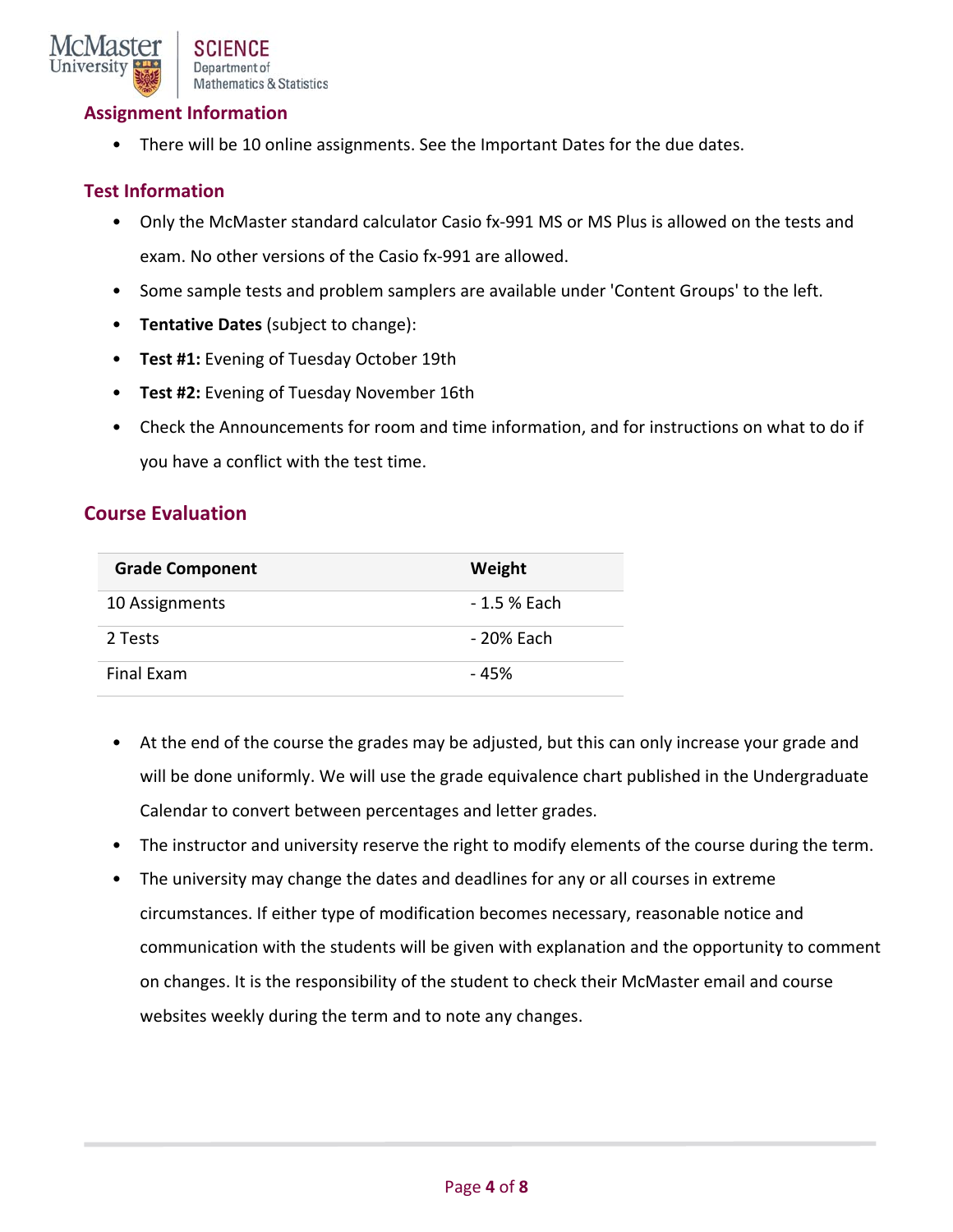

# **Requests for Relief for Missed Academic Term Work**

McMaster Student Absence Form (MSAF): In the event of an absence for medical or other reasons, students should review and follow the Academic Regulation in the Undergraduate Calendar "Requests for Relief for Missed Academic Term Work".

## **Course Missed Work Policy**

If you are absent from the university for a minor medical reason, lasting fewer than 3 days, you may report your absence, once per term, without documentation, using the McMaster Student Absence Form. Absences for a longer duration or for other reasons must be reported to your Faculty/Program office, with documentation, and relief from term work may not necessarily be granted. When using the MSAF, report your absence to childsa@mcmaster.ca.

Please note that the MSAF may not be used for term work worth 25% or more, nor can it be used for the final examination. For more information look here.

If your MSAF form was received, then the word "note" will appear in place of your mark on the marks page. This will show up within one week after you filled out the MSAF form. If you don't see the word "note" in place of your mark for the missed work one week after filling out the MSAF form, then send an email to Dr. Childs. If you do see the word "note" in place of your mark, then no follow-up is required.

- The percentage for a missed test will be added to your final exam.
- The percentage for a missed assignment will be distributed among your remaining assignments.

## **Academic Accommodation of Students with Disabilities**

Students with disabilities who require academic accommodation must contact Student Accessibility Services (SAS) at 905‐525‐9140 ext. 28652 or sas@mcmaster.ca to make arrangements with a Program Coordinator. For further information, consult McMaster University's *Academic Accommodation of Students with Disabilities* policy.

# **Academic Accommodation for Religious, Indigenous Or Spiritual Observances (Riso)**

Students requiring academic accommodation based on religious, indigenous or spiritual observances should follow the procedures set out in the RISO policy. Students should submit their request to their Faculty Office *normally within 10 working days* of the beginning of term in which they anticipate a need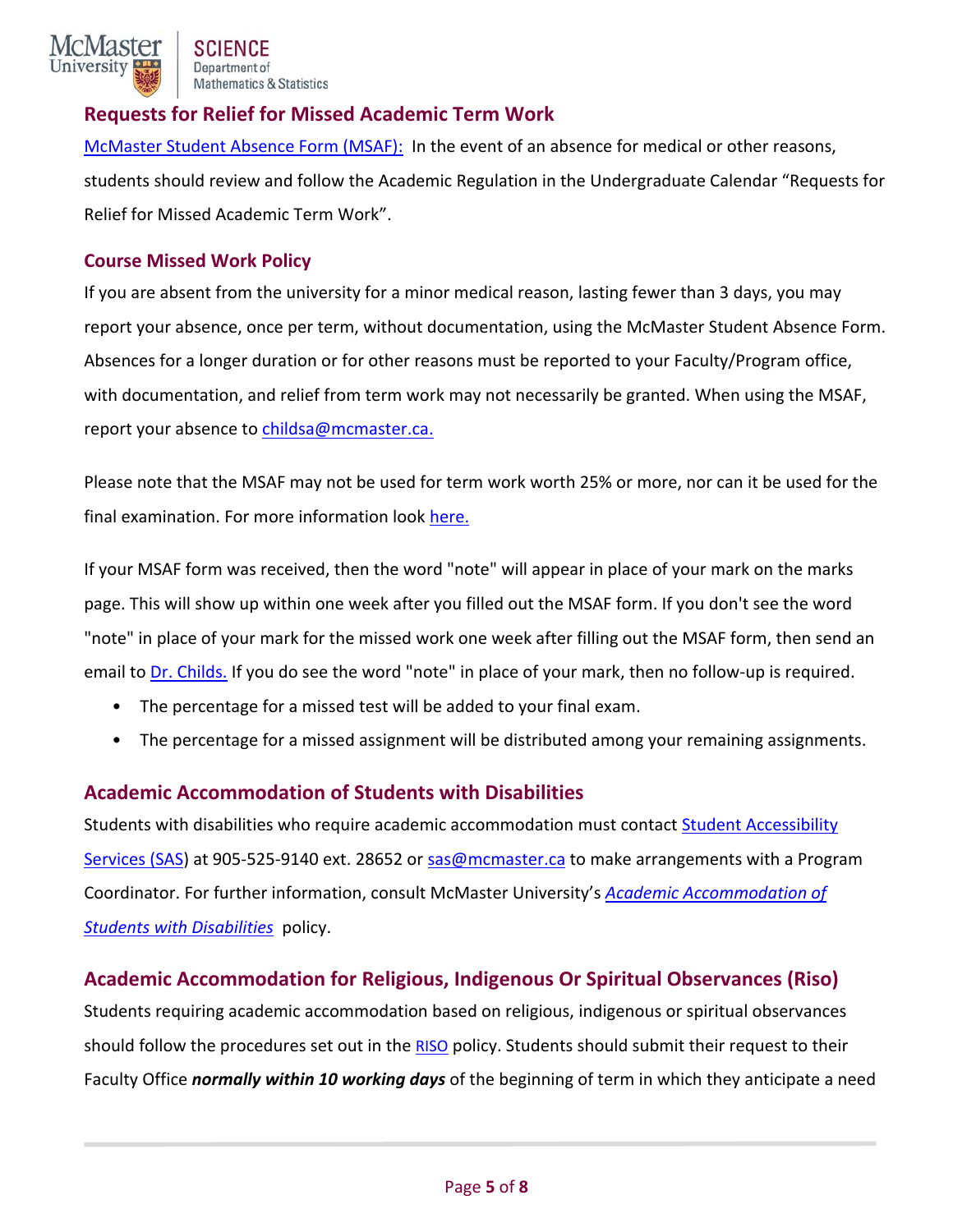

for accommodation or to the Registrar's Office prior to their examinations. Students should also contact their instructors as soon as possible to make alternative arrangements for classes, assignments, and tests.

# **Courses with An On‐Line Element**

*Some courses may* use on‐line elements (e.g. e‐mail, Avenue to Learn (A2L), LearnLink, web pages, capa, Moodle, ThinkingCap, etc.). Students should be aware that, when they access the electronic components of a course using these elements, private information such as first and last names, user names for the McMaster e‐mail accounts, and program affiliation may become apparent to all other students in the same course. The available information is dependent on the technology used. Continuation in a course that uses on‐line elements will be deemed consent to this disclosure. If you have any questions or concerns about such disclosure, please discuss this with the course instructor.

## **Online Proctoring**

This course may use proctoring software (TBD) for tests/exams. This software may require students to turn on their video camera, present identification, monitor and record their computer activities, and/or lock/restrict their browser or other applications/software during tests or exams. This software may be required to be installed before the test/exam begins. If you have questions about whether this software will be used, or concerns about the use of this software, please contact your instructor.

## **Academic Integrity**

You are expected to exhibit honesty and use ethical behaviour in all aspects of the learning process. Academic credentials you earn are rooted in principles of honesty and academic integrity.

## **It is your responsibility to understand what constitutes academic dishonesty.**

Academic dishonesty is to knowingly act or fail to act in a way that results or could result in unearned academic credit or advantage. This behaviour can result in serious consequences, e.g. the grade of zero on an assignment, loss of credit with a notation on the transcript (notation reads: "Grade of F assigned for academic dishonesty"), and/or suspension or expulsion from the university. For information on the various types of academic dishonesty please refer to the *Academic Integrity Policy,* located at https://secretariat.mcmaster.ca/university-policies-procedures- guidelines/

## **The following illustrates only three forms of academic dishonesty:**

• plagiarism, e.g. the submission of work that is not one's own or for which other credit has been obtained.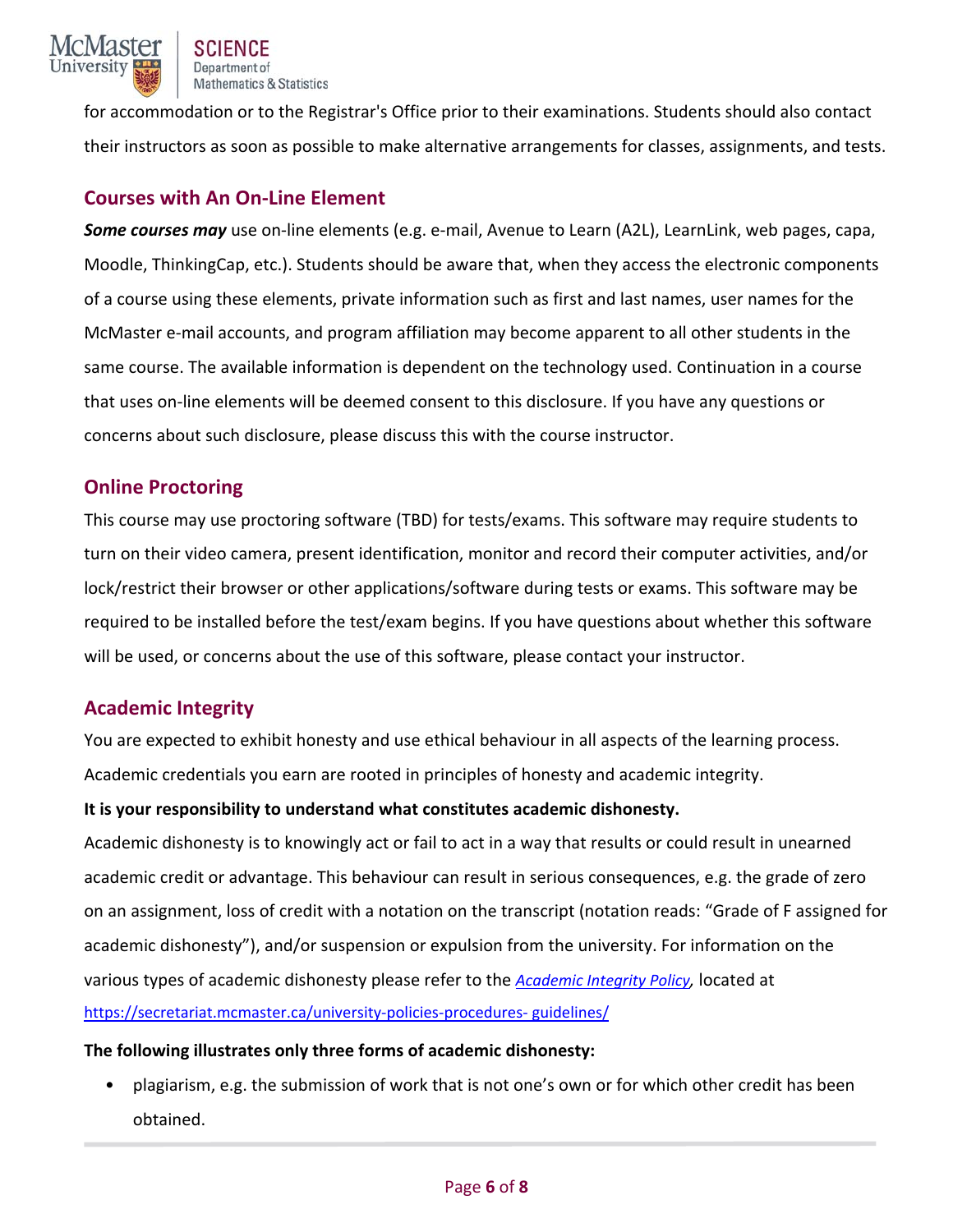

- improper collaboration in group work.
- copying or using unauthorized aids in tests and examinations.

# **Authenticity / Plagiarism Detection**

**Some courses may** use a web-based service (Turnitin.com) to reveal authenticity and ownership of student submitted work. For courses using such software, students will be expected to submit their work electronically either directly to Turnitin.com or via an online learning platform (e.g. A2L, etc.) using plagiarism detection (a service supported by Turnitin.com) so it can be checked for academic dishonesty.

Students who do not wish their work to be submitted through the plagiarism detection software must inform the Instructor before the assignment is due. No penalty will be assigned to a student who does not submit work to the plagiarism detection software. **All submitted work is subject to normal verification that standards of academic integrity have been upheld** (e.g., on‐line search, other software, etc.). For more details about McMaster's use of Turnitin.com please go to the McMaster Office of Academic Integrity's webpage.

## **Conduct Expectations**

As a McMaster student, you have the right to experience, and the responsibility to demonstrate, respectful and dignified interactions within all our living, learning and working communities. These expectations are described in the *Code of Student Rights & Responsibilities* (the "Code"). All students share the responsibility of maintaining a positive environment for the academic and personal growth of all McMaster community members, **whether in person or online**.

It is essential that students be mindful of their interactions online, as the Code remains in effect in virtual learning environments. The Code applies to any interactions that adversely affect, disrupt, or interfere with reasonable participation in University activities. Student disruptions or behaviours that interfere with university functions on online platforms (e.g. use of Avenue 2 Learn, WebEx or Zoom for delivery), will be taken very seriously and will be investigated. Outcomes may include restriction or removal of the involved students' access to these platforms.

Additional information about the Code and netiquette can be found here.